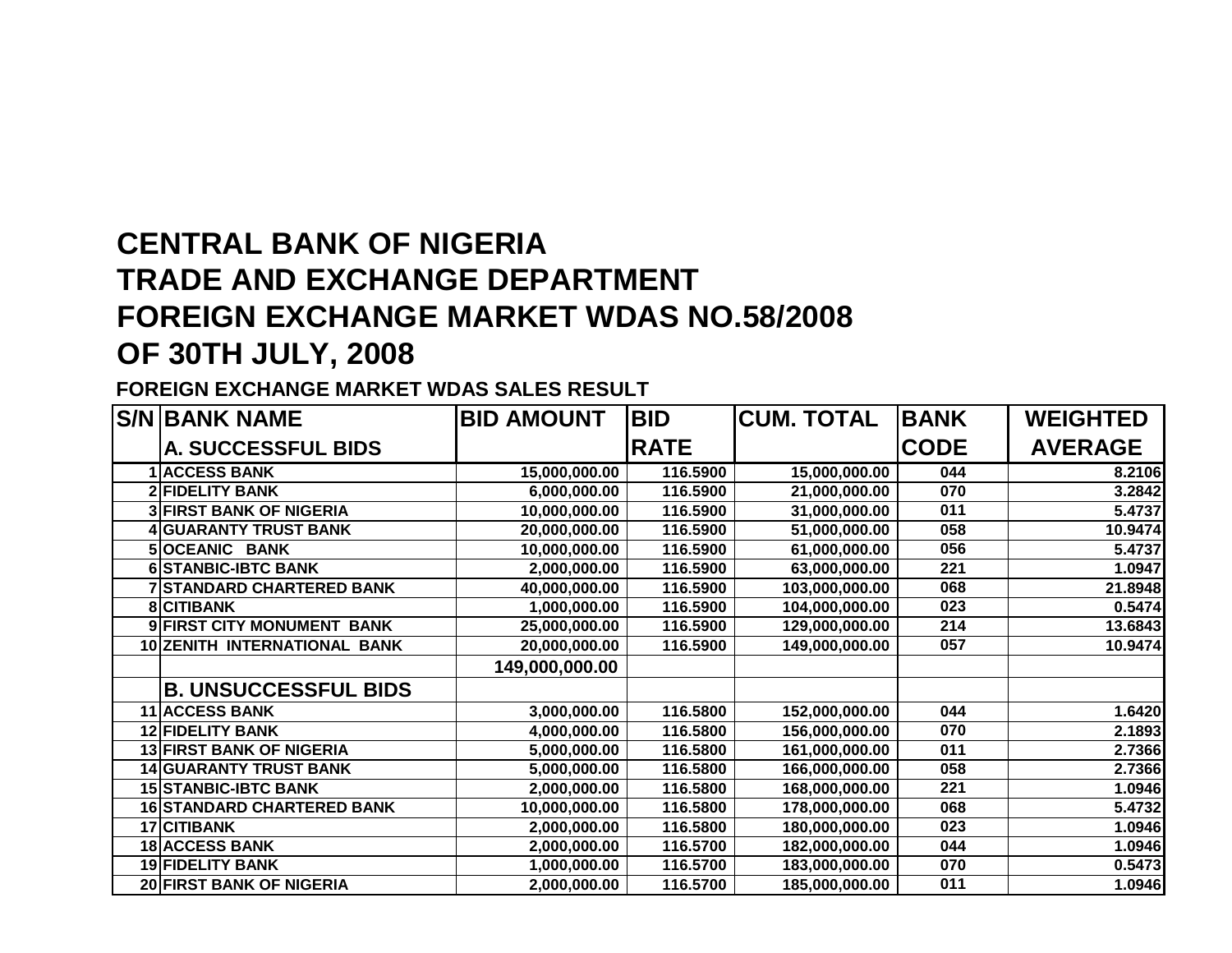| <b>21 GUARANTY TRUST BANK</b>   | 2,000,000.00   | 116.5700 | 187,000,000.00 | 058 | 1.0946   |
|---------------------------------|----------------|----------|----------------|-----|----------|
| <b>22 STANBIC-IBTC BANK</b>     | 5,000,000.00   | 116.5700 | 192,000,000.00 | 221 | 2.7364   |
| 23 CITIBANK                     | 2,000,000.00   | 116.5700 | 194,000,000.00 | 023 | 1.0946   |
| 24 FIRST CITY MONUMENT BANK     | 5,000,000.00   | 116.5700 | 199,000,000.00 | 214 | 2.7364   |
| 25 OCEANIC BANK                 | 10,000,000.00  | 116.5500 | 209,000,000.00 | 056 | 5.4718   |
| <b>26 EQUITORIAL TRUST BANK</b> | 2,000,000.00   | 116.5200 | 211,000,000.00 | 040 | 1.0941   |
| 27 STANDARD CHARTERED BANK      | 2,000,000.00   | 116.5200 | 213,000,000.00 | 068 | 1.0941   |
|                                 | 64,000,000.00  |          |                |     |          |
| <b>TOTAL</b>                    | 213,000,000.00 |          |                |     | 116.5836 |

## **BANKS' BDC CASH REQUEST**

| <b>S/N BANK NAME</b>              | <b>BID AMOUNT</b> | <b>BID</b>  | <b>CUM. TOTAL</b> | <b>IBANK</b> |
|-----------------------------------|-------------------|-------------|-------------------|--------------|
| <b>A. SUCCESSFUL BIDS</b>         |                   | <b>RATE</b> |                   | <b>CODE</b>  |
| <b>ACCESS BANK</b>                | 2,000,000.00      | 116.5900    | 2,000,000.00      | 044          |
| <b>2 BANK PHB</b>                 | 2,000,000.00      | 116.5900    | 4,000,000.00      | 082          |
| <b>3 EQUITORIAL TRUST BANK</b>    | 2,000,000.00      | 116.5900    | 6,000,000.00      | 040          |
| <b>4 FIDELITY BANK</b>            | 2,000,000.00      | 116.5900    | 8,000,000.00      | 070          |
| <b>5 FIRST CITY MONUMENT BANK</b> | 2,000,000.00      | 116.5900    | 10,000,000.00     | 214          |
| <b>6 GUARANTY TRUST BANK</b>      | 1,000,000.00      | 116.5900    | 9,000,000.00      | 058          |
| <b>7 UNION</b><br><b>BANK</b>     | 2,000,000.00      | 116.5900    | 11,000,000.00     | 032          |
| 8 INTERCONTINENTAL BANK           | 2,000,000.00      | 116.5900    | 13,000,000.00     | 069          |
| 9 UNITED BANK FOR AFRICA          | 2,000,000.00      | 116.5900    | 15,000,000.00     | 033          |
| 10 UNITY BANK                     | 2,000,000.00      | 116.5900    | 17,000,000.00     | 215          |
| <b>TOTAL</b>                      | 19,000,000.00     |             |                   |              |

### **SUMMARY FOR WDAS NO.58/2008 OF 30TH JULY, 2008**US\$70,000,000.00 **1 AMOUNT OFFERED**